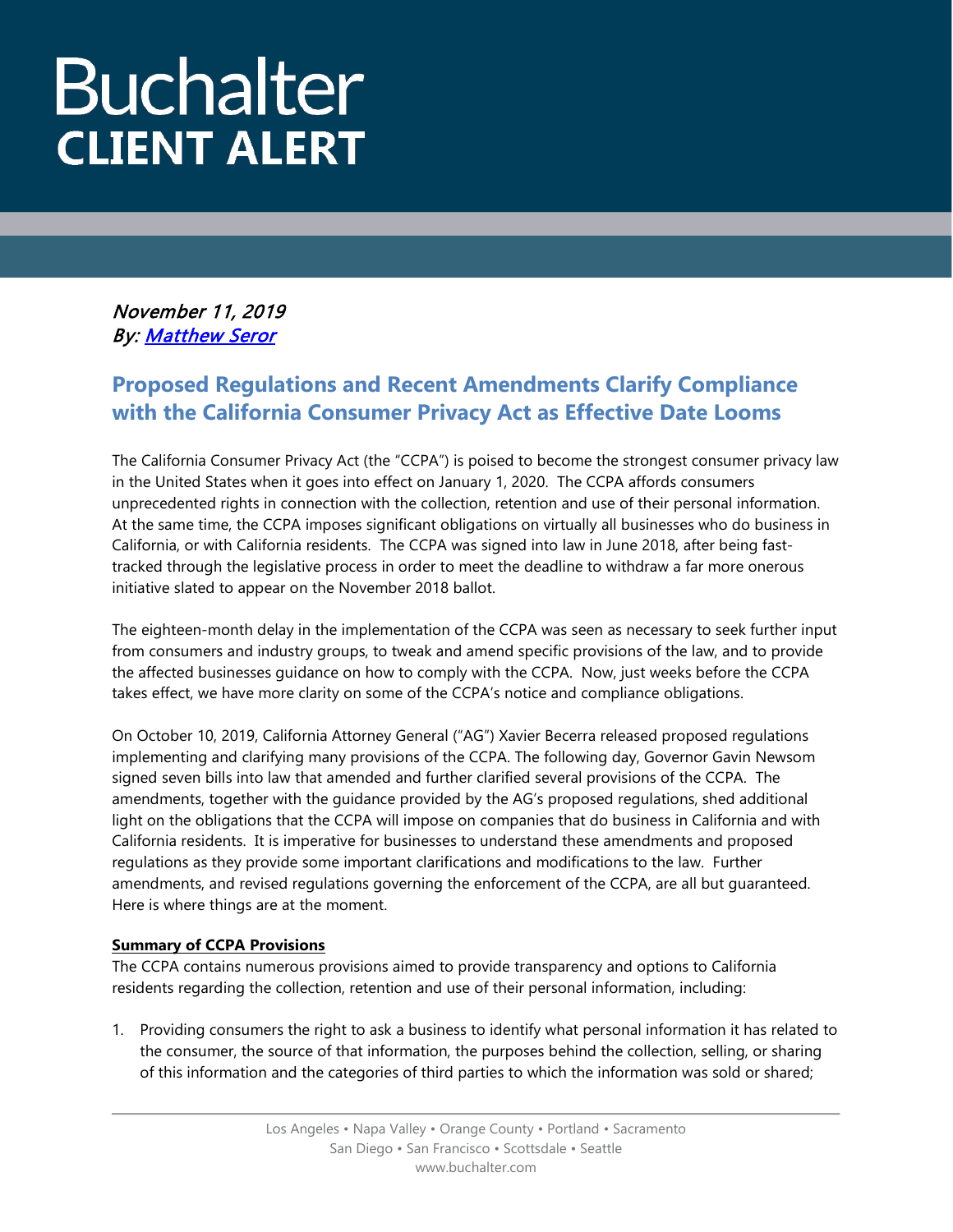- 2. Providing consumers the right to request that a business delete any personal information it has regarding the consumer, and "opt-out" from sale of the consumer's personal data to third parties.
- 3. Prohibiting a business from discriminating against a consumer for exercising his or her CCPA rights, which would include charging the "opt-out" consumer a different price or providing the consumer a different quality of goods or services.
- 4. Prohibiting the sale of the personal information of minor consumers without specific authorization.
- 5. Creating a private right of action with statutory damages for consumers in connection with certain data breaches, including unauthorized access and exfiltration, theft or disclosure of a consumer's personal information.
- 6. Allowing the AG to institute civil actions stemming from CCPA violations, with statutory fines ranging from \$2,500 to \$7,500 for each violation.

#### **Proposed CCPA Regulations**

The proposed regulations AG Becerra released offer some practical guidance to consumers and businesses that are subject to the CCPA. The proposed regulations remain open for public comment through December 6, 2019, with potential modifications occurring thereafter in advance of final adoption and enforcement. The proposed regulations primarily focus on four provisions of the CCPA:

- 1. Notice to Consumers. In connection with any of the notices required by the CCPA, the regulations require that all notices must be designed and presented using straightforward language that is easy to understand for the average consumer. Privacy notices must be accessible to consumers with disabilities, at a minimum by providing information on how a consumer with a disability might access the notice. The proposed regulations, however, exempt from the notice requirements businesses that do not collect personal information directly from consumers if specific conditions are met.
- 2. Handling Consumer Requests. The regulations clarify the timeframe in which companies who receive requests from consumers must respond. Business must respond within 45-days of receiving a consumer's request for action or information, with one possible 45-day extension. The regulations require businesses to maintain records of consumer requests, and any responses to the requests, for a period of 24 months.
- 3. Verification of Requests. The CCPA requires businesses receiving a request from a consumer to verify the identity of the consumer, and the proposed regulations impose specific requirements on how to complete the verification process based on the type of consumer request, and whether the consumer has a password-protected account with the company.
- 4. Non-Discriminatory Actions. The proposed regulations echo the CCPA's prohibition on treating consumers differently depending on whether the consumer exercised their rights under the CCPA. Difference in pricing or service levels are allowed, and non-discriminatory, if the difference reasonably

This alert is published as a service to our clients and friends. The material contained here is provided for informational purposes only and is not intended to constitute advertising, solicitation or legal advice. The views expressed herein are solely those of the authors and do not necessarily reflect the views of Buchalter or its clients. For more information, visit www.buchalter.com.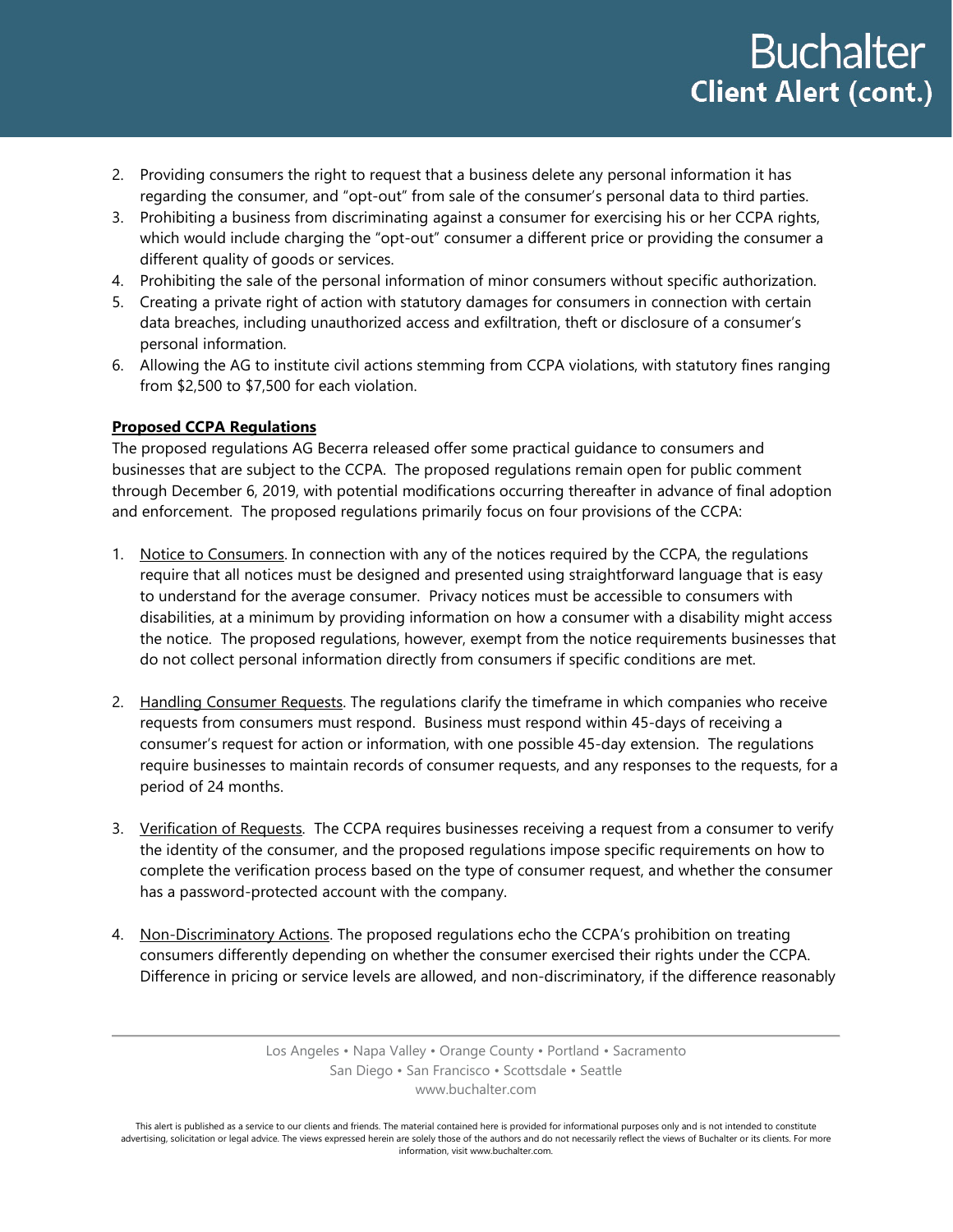relates to the value of the consumer's data, and the regulation provides examples of acceptable methods of determining value.

#### **Recent Amendments to CCPA**

On October 11, 2019, Governor Newsom signed seven new bills into law that amended and clarified several provisions of the CCPA. Included among the new provisions are:

- 1. Temporary Exemption for Employees. Data or information collected from employees, job applicants, owners, staff, or other business contacts is largely exempted from the CCPA. But this exception is temporary, has a January 1, 2021, sunset provision, and does not apply to the statute's general notice obligation. This means that the legislature must either extend the exemption or pass permanent legislation in 2020 in order to avoid the full application of the law to such data in the future.
- 2. Public Information Carve-Out. Information collected from public records and aggregated consumer information is carved out of the CCPA. In addition, vehicle warranty and recall related information exchanged between auto manufacturers and retailers is not subject to the CCPA.
- 3. Modification of Consumer Access. Businesses that operate exclusively online and have direct relationship with a consumer are exempt from having two methods of contact for consumers to contact the business (one being a toll-free number). The amendment allows applicable businesses to maintain only one method of contact – an email address – for use by consumers seeking to reach the business.
- 4. Expansion of Information Subject to CCPA. Biometric data and government-issued identifiers, including military identification numbers and passport numbers, are now subject to the CCPA.

#### **New Ballot Initiative Slated for November 2020**

To add further uncertainty to the CCPA landscape, it appears likely that a ballot initiative relating to the CCPA will appear on state-wide ballots in California in November, 2020. In its current form, the initiative seeks to create the California Privacy Protection Agency, that would be tasked with enforcing the CCPA and providing guidance regarding data privacy issues.

The initiative also seeks to increase penalties related to the use of information of minors, require additional disclosures regarding the use of data for profiling purposes or in elections, and create an additional category of personal information (referred to in the initiative as "sensitive personal information") which would subject to increased regulation.

While it is still too early to tell whether—or in what form—the initiative will survive, it foreshadows additional amendments and modifications to a law that already stands to have a significant impact on consumers and businesses in California.

> Los Angeles • Napa Valley • Orange County • Portland • Sacramento San Diego • San Francisco • Scottsdale • Seattle www.buchalter.com

This alert is published as a service to our clients and friends. The material contained here is provided for informational purposes only and is not intended to constitute advertising, solicitation or legal advice. The views expressed herein are solely those of the authors and do not necessarily reflect the views of Buchalter or its clients. For more information, visit www.buchalter.com.